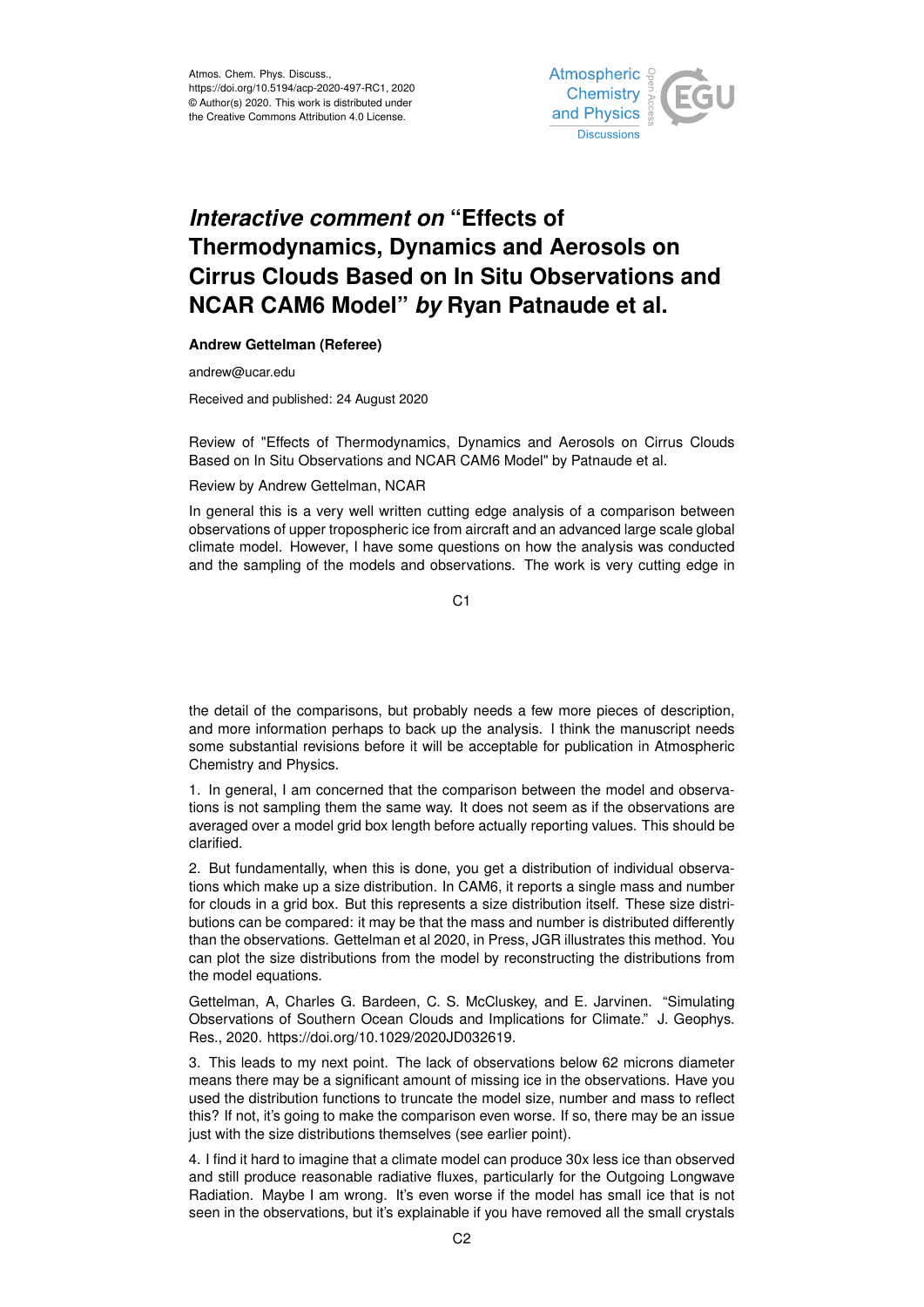already. But since you are actually deriving IWC from a distribution of particles, it seems possible that the assumptions you are making may be very wrong (i.e. the number/size v. IWC relationship). What is the uncertainty here? See specific comment below.

5. Also, there is very little commentary on whether the nudged or free running reproduces observations better. At least not in the conclusions. I think there were some vague comments about the simulations being 'similar'. Is there no appreciable difference?

Specific Comments:

Page 2, L43: there are IWC observations and compilations that go back decades. Much of it by Heymsfield. Please cite some earlier work.

Page 2, L51: Fu and collaborators and Mitchell and collaborators have done some work with CALIPSO that might be relevant here, particularly for occurrence and particle size. IWC from CALIPSO is harder.

Page 4, L107: CAM6-nudg? Typo? Seems like you are using this throughout, but I don't see it defined.

Page 4, L110: Are you going to test the impact of this assumption? Does CAM6 have a similar or close relationship between IWC and number/size?

Page 4, L113: since CAM6 has 2 moments and a distribution, wouldn't it be wise to show the size distribution from observations (not just the mean diameter) and from CAM to see if there are biases in the shape or in parts of the size distribution?

Page 4, L119: 1hz is only maybe 200m horizontal. How can that be compared with a global model at 100km resolution?

Page 4, L121: does CAM6 also use Murphy and Koop? Could that be an issue (probably not).

C3

Page 4, L123: whereas  $\hat{a}$  $\check{A}$  $\check{I}$  > where

Page 4, L128: you might note that some latitudes have some very different regimes.

Page 5, L138: I'm not sure I found where this size cutoff is noted. Is it wise to proceed with only half the size distribution? Seems like that would strongly affect how forceful you can make the conclusions. It also means the model needs to be sampled carefully.

Page 5, L140: so I assume this is then a sampling bias to your observational data set?

Page 5, L150: it would be also worth noting the most ice relevant adjustments in CAM6: the use of hoose et al mixed phase ice nucleation, and shi ET al modifications for preexisiting ice.

Page 6, L169: this is a pretty substantial limitation and should be noted much earlier in the text and even have caveats in the abstract. Showing model size distributions I think is critical here. Are you calculating simulated IWC without the small particles? Would that skew the results?

Page 6, L172: as noted above I think the method here is critical. Please describe it. I would feel more comfortable if you show he size distribution by deriving it from the mu and lambda of the gamma distributions, to understand the truncation issue.

Page 6, L177: I suggest that this is a major limitation of correlating Na500 with INP at the temperatures you are working with: INP activation is a strong function of temperature.

Page 6, L187: do you want to comment why here? SH is oceanic, NH is contintential.

Page 6, L190: tropical regions with colder temps might have more small crystals. Would this affect the CAM v. OBS results? I'm concerned you have not filtered the cam results by truncating size distributions.

Page 6, L194: I find the fact that you can get the OLR right with 10x less ice a little bit strange. Does ice mass not mater as all? Or does the di change compensate? Or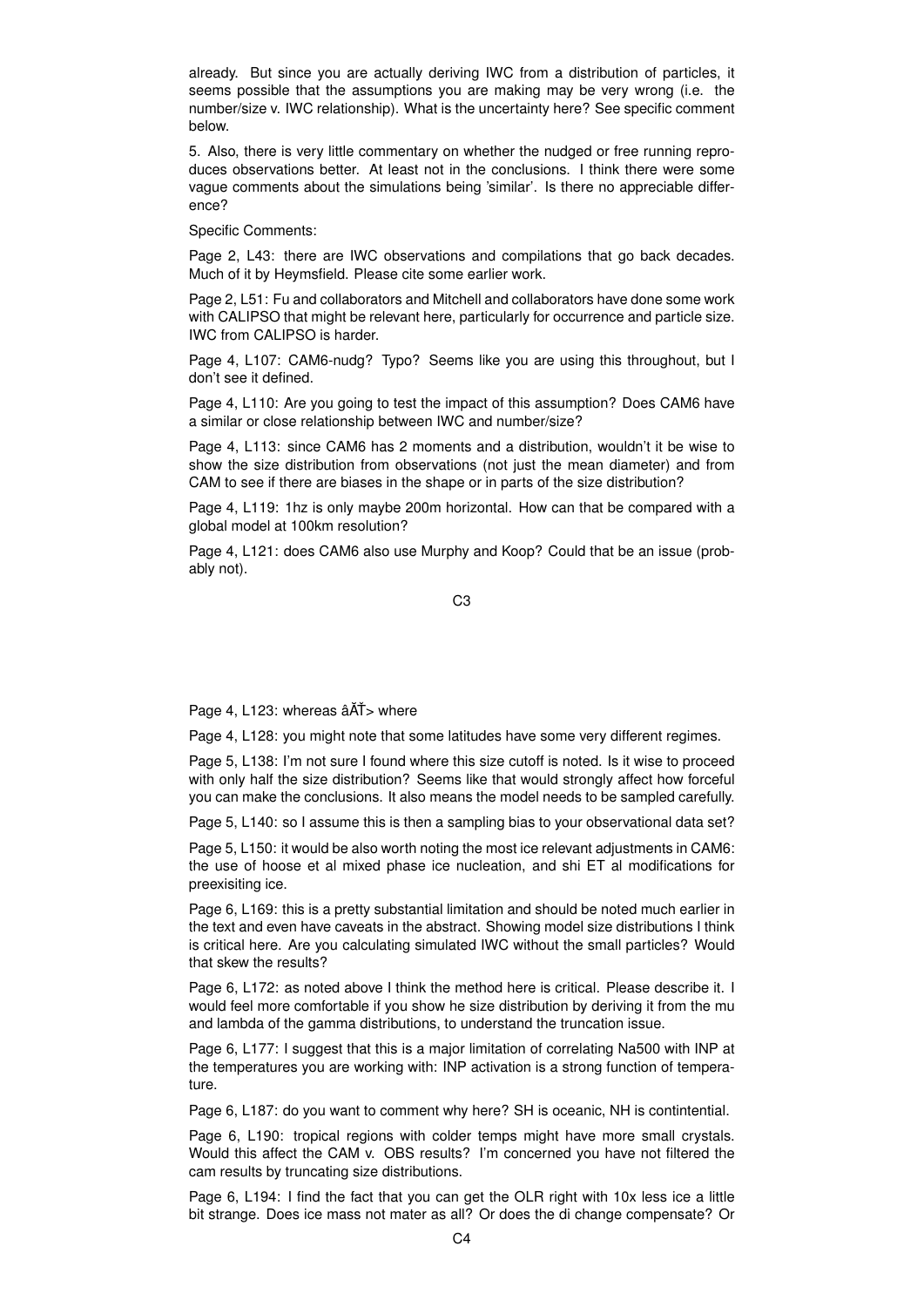is the underestimation a product of the Observations really missing a lot of small ice? These don't seem to work the same way. So I am concerned that you are comparing 1hz IWC v. 100km IWC and this is producing anomalous results.

Page 7, L208: the more interesting comparison to me with Righi ET al 2020 would be how they did their comparisons between model and observations, and what sensitivity and size range did their data have? Is it the same or different than here?

Page 7, L215: is the RHI data averaged over similar ranges to the cam observations? It would seem this would be required for a reasonable comparison.

Page 7, L225: it's half the scale of the CAM simulations. Also, note that CAM has a wsub minimimum value of a few cm/s, and in upper trop clear sky it's probably at that limit.

One complication is that wsub comes from TKE as you note, which comes from the turbulence scheme. High wsub indicates convection and turbulence would be active, so the pathway for freezing may be very different, as active convection would create liquid that would either be homogenously frozen in the microphysics or frozen with specified size in the macro physics. It would not run through the activation code. I.e. high wsub might just indicate convective outflow. Can you check this?

Page 8, L255: decrease

Page 9, L262: is rhmini set to 80% in the simulations? How is ice formed? With a RH threshold? I am not sure CAM 6 has such a closure. Please state the value. The Gettelman et al 2010 reference is for CAM5.

Page 9, L266: have you shown where in parameter space (RHI, Temp, Di, Ni) the IWC is most biased in the observations? I think it would be great to summarize this in the text. Maybe this comes later?

Page 9, L269: this gets back to sampling. And remember the model represents a distribution, which you should plot I think. There is variability in a single value in the

 $C<sub>5</sub>$ 

model. It's not one value.

Page 9, L278: see above. The ice formation mechanism in CAM might not be what you think in the presence of convection at cirrus temps.

Page 9, L281: I do not think using cloud fraction here is wise. Cloud fraction is a function of scale as well as the detection threshold: if the OBS don't see any  $Di \le$ 65um, that will skew things itself relative to CAM. Maybe you should use something easier to make consistent between model and OBS. I'm not sure what that is, maybe Ni since it is an in cloud only quantity.

Also, can you sample aerosols in cloud in the Obs? If not, then are you filtering that out of the model?

Page 10, L300: it's not clear to me there was much shown with the CAM6 free running simulations. I assume you will summarize Any differences later in this section?

Page 10, L304: since zonal locations in each latitude band are narrow, are you sure this is general and not just a land-sea contrast? Is it anthropogenic aerosols or just land v. ocean?

Page 11, L325: could the model just be producing smaller crystals that are not seen in the observations when Na100 is large?

Page 11, L330: this statement is a bit to grandiose: it's not really comprehensive and there are a limited set of factors.

Page 11, L331: some more summary of what the results actually said here is warranted. What did you discover about geographical locations?

Also, I'm not sure zonal averages are that helpful if the mix regimes, as noted earlier.

Page 11, L332: I'm still not sure the comparisons and elimination from the model of small ice are done correctly.